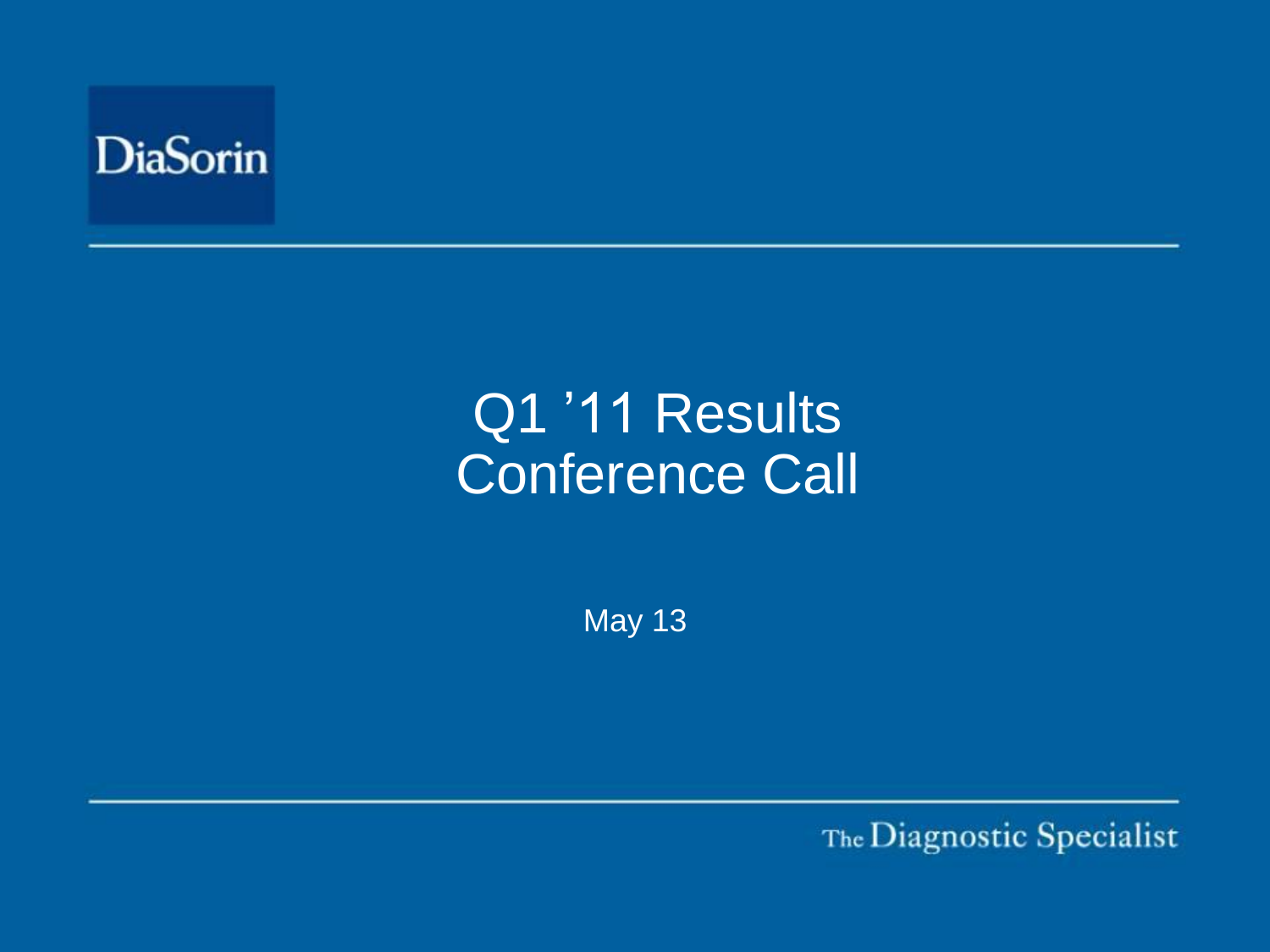

- Strong revenues growth, Murex sales affected by North African crisis +28.5% (+26.9% at constant exchange rate) +18.9% ex Murex (+17.3% at constant exchange rate)
- Strong growth in emerging markets:
	- $\triangleright$  Asia Pacific +49.2% (+47,5% at constant exchange rate)
	- $\triangleright$  Latin America +63.7% (+53.1% at constant exchange rate)
- Significant and consistent improvement of operating margins:
	- $\triangleright$  Ebitda + 38.4% (44.9% of tot. sales)
	- $\triangleright$  Ebit + 37.9% (39.0% of tot sales)
- Steady enlargement of Liaison installed base from ca. 3,641 (31/12/2010) to ca. 3774 (31/03/2011)
- Strong increase of Net Results: +45.9% Q1 11 vs Q1 10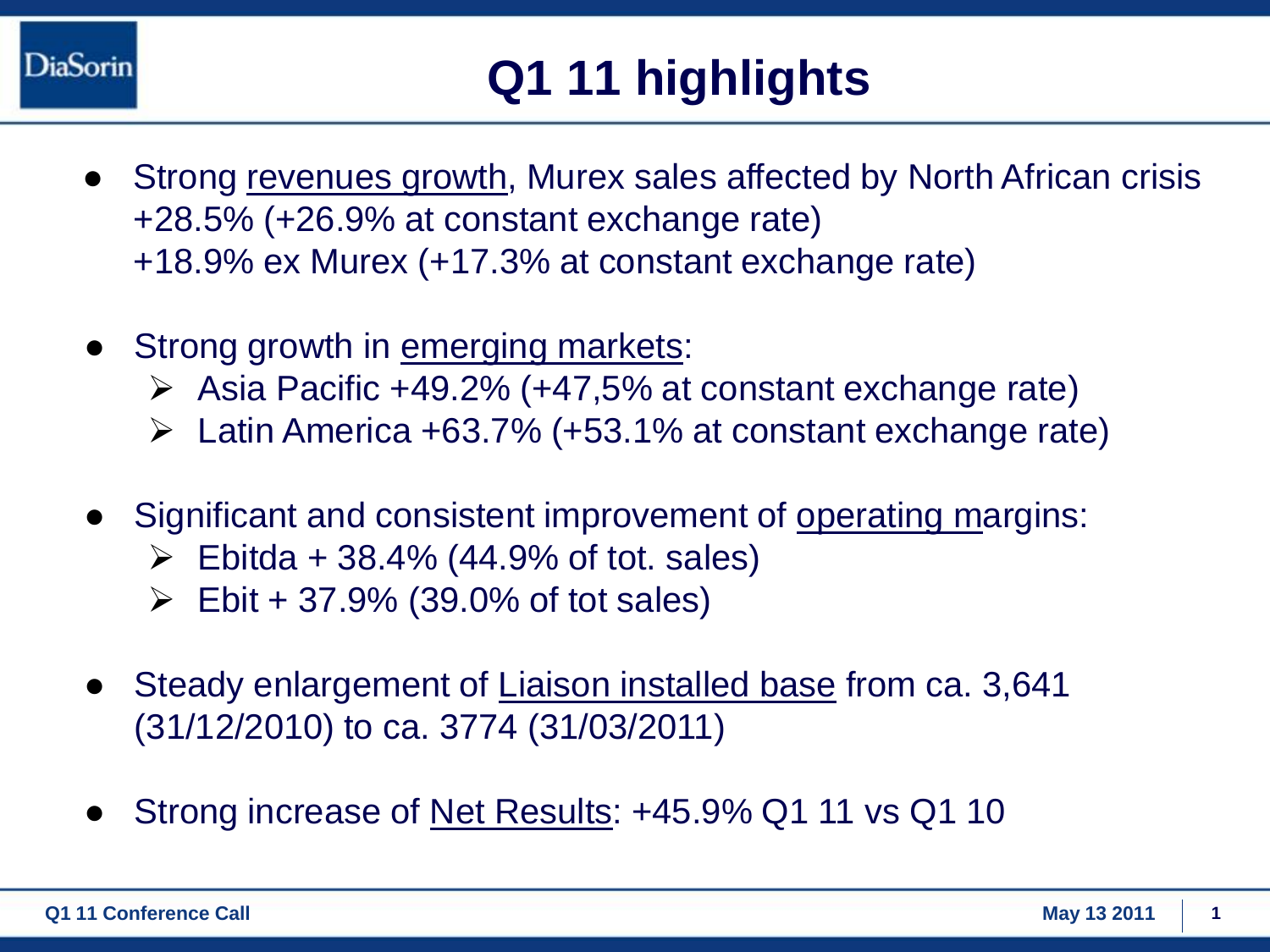#### **DiaSorin**

# **Q1 11 highlights**

- Key events occurred in the first quarter 2011:
	- DiaSorin received clearance from the FDA for the commercialization in the US of the LIAISON XL. The system will be available in the US by the end of the second quarter 2011.
	- $\triangleright$  DiaSorin signed a long-term worldwide incentive agreement with Sonic Healthcare which applies to usage of DiaSorin products in Sonic Healthcare laboratories.
- Key events occurred after the end of the first quarter 2011:
	- ▶ DiaSorin signed an agreement with Precision System Science Co. Ltd of Japan for the development of a Nucleic Acid Test (NAT) analyser to be used in conjunction with a panel of Nucleic Acid Tests which are in development at Biotrin using the LAMP technology.
	- ▶ DiaSorin Group and Laboratory Corporation of America Holdings (LabCorp®), have signed a five year supply agreement. DiaSorin will provide LabCorp with its new high-throughput LIAISON XL analyzer, an FDA-approved 25 OH Vitamin D assay, and a range of infectious disease assays.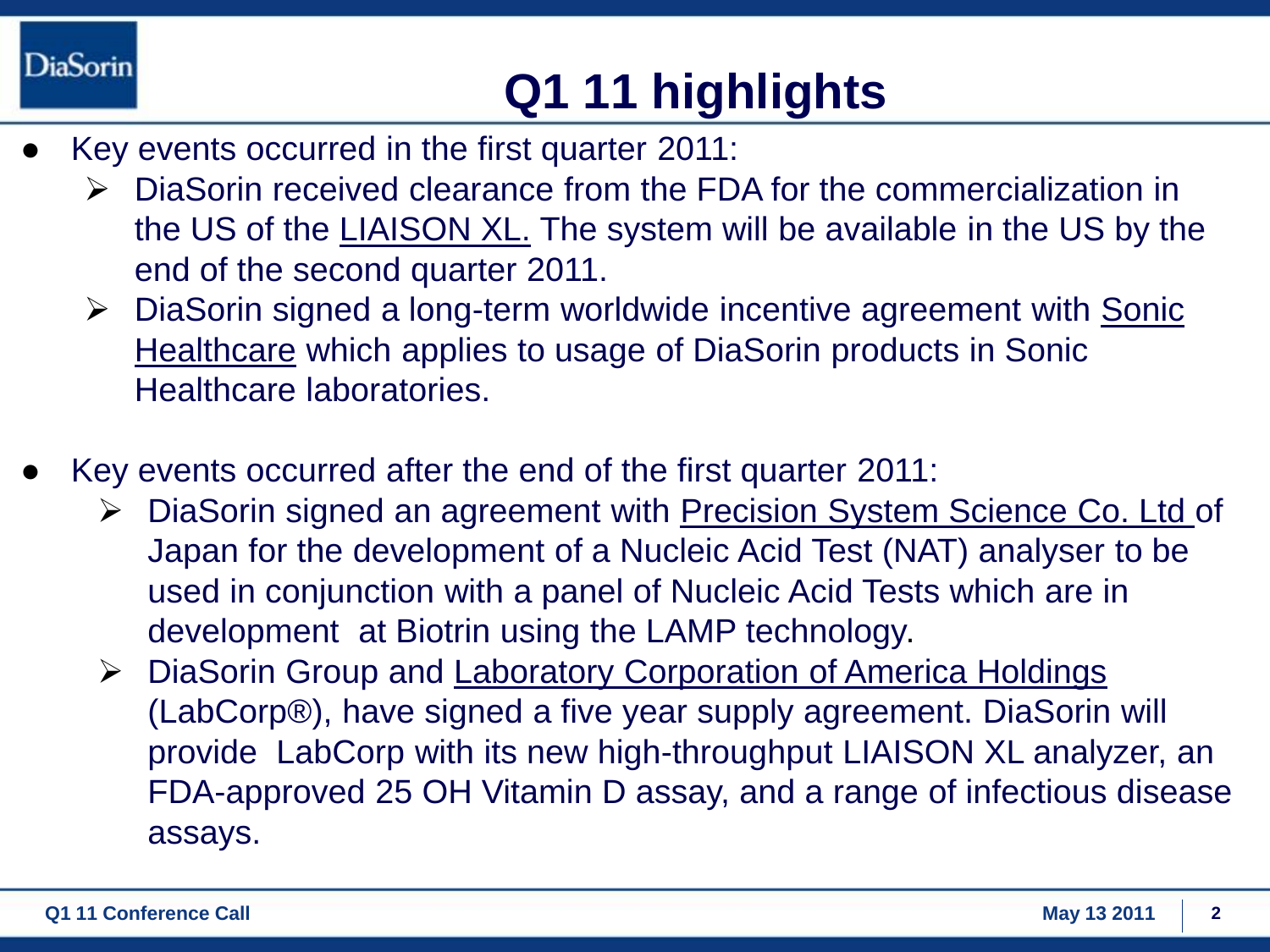**DiaSorin** 

## **Q1 Results: Income Statement**

| millions $\epsilon$               | Q1 2011    | Q1 2010 | $\Delta$ |
|-----------------------------------|------------|---------|----------|
| <b>Net Revenues</b>               | 111.4      | 86.7    | $+28.5%$ |
| <b>Gross profit</b>               | 79.8       | 62.0    | $+28.7%$ |
| <b>Margin</b>                     | 71.7%      | 71.6%   |          |
| G&A                               | (10.7)     | (9.0)   |          |
| R&D                               | (5.2)      | (4.0)   |          |
| <b>S&amp;M</b>                    | (18.5)     | (15.4)  |          |
| <b>Total Operating Expenses</b>   | (34.4)     | (28.5)  |          |
| % on sales                        | $(30.9\%)$ | (32.9%) |          |
| Other operating Income/(Expenses) | (2.0)      | (2.0)   |          |
| <b>EbIT</b>                       | 43.5       | 31.5    | +37.9%   |
| Margin                            | 39.0%      | 36.4%   |          |
| Net Financial Income/(Expense)    | 1.7        | (1.2)   |          |
| Tax                               | (16.7)     | (10.8)  |          |
| <b>Net Result</b>                 | 28.5       | 19.5    | +45.9%   |
| <b>EbITDA</b>                     | 50.0       | 36.1    | $+38.4%$ |
| Margin                            | 44.9%      | 41.7%   |          |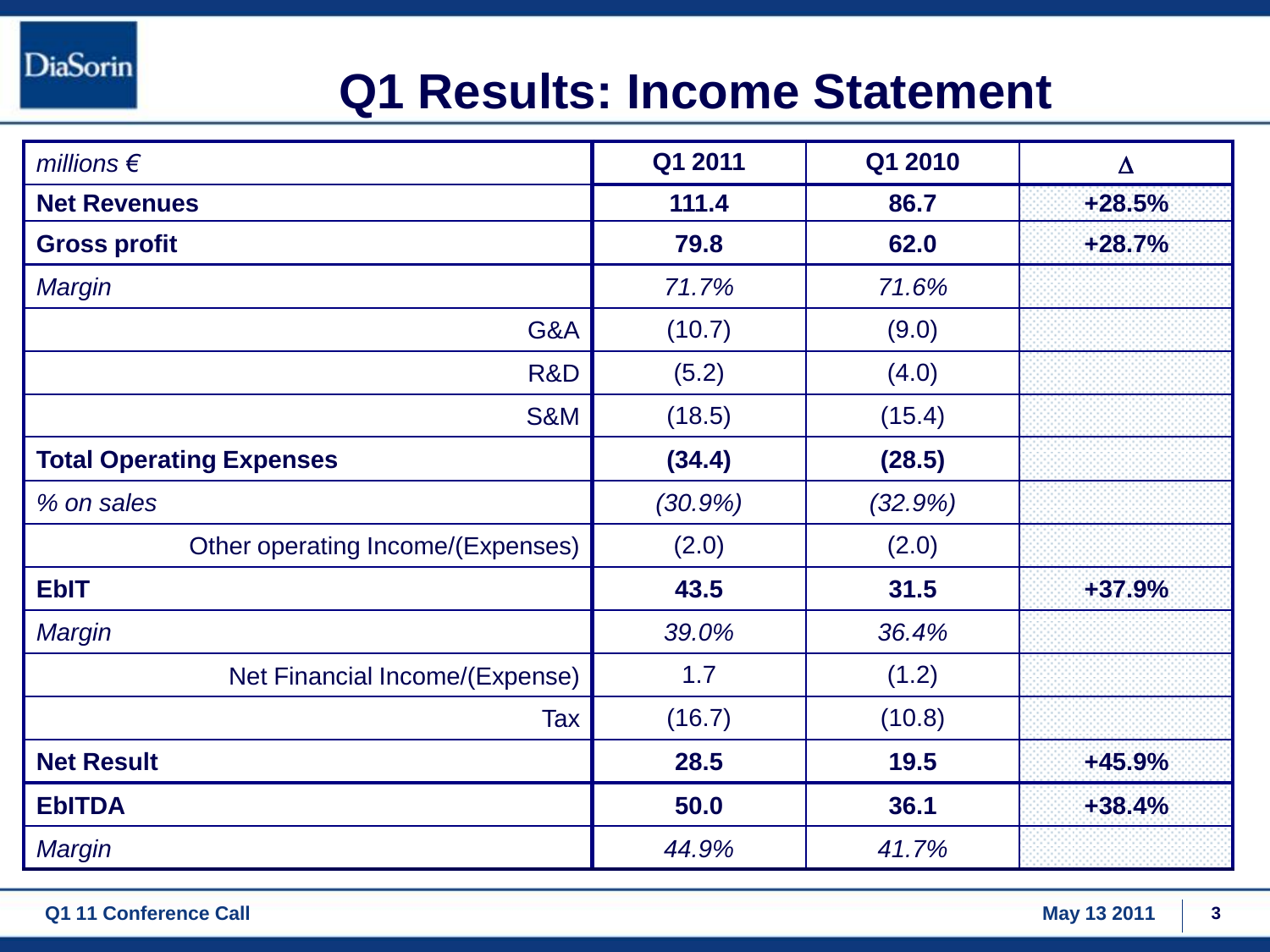### **Revenues break down Q1: by technology**

CLIA sales keep growing:

#### **+26.7% Q1 11 vs. Q1 10**

thanks to:

**DiaSorin** 

- Installed base enlargement : +133 new instruments placed in Q1 11
- Strong sales in Latin America and Asia Pacific
- Vit. D and Infectious Disease products sales boost

**Revenues mix by technology improved towards CLIA kits, from 67.9% in Q1 10 to 72.4% in Q1 11 of total sales (excl. Murex)**

**Q1 11 Q1 10**



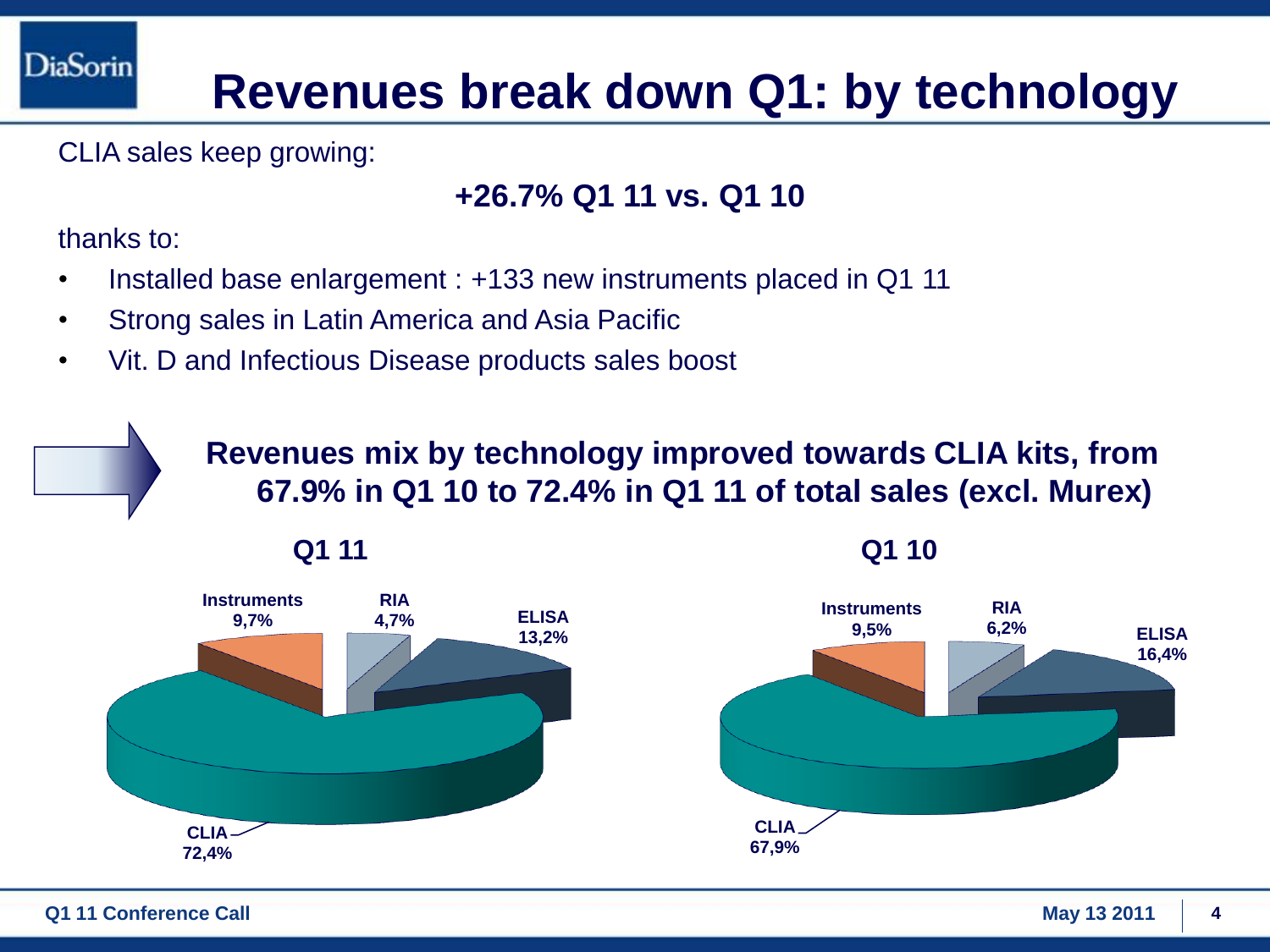#### **DiaSorin**

### **Revenues break down Q1: by geography**

|                      | Q <sub>1</sub> |      |          |
|----------------------|----------------|------|----------|
| millions $\epsilon$  | 2010           | 2010 |          |
| Europe/Africa        | 49.0           | 43.0 | $+13.9%$ |
| <b>North America</b> | 35.7           | 31.8 | $+12.1%$ |
| <b>Latin America</b> | 8.8            | 5.3  | $+63.7%$ |
| Asia Pacific         | 9.6            | 6.4  | $+49.2%$ |
| <b>Murex</b>         | 8.3            | ٠    |          |
| <b>Total</b>         | 111.4          | 86.7 | $+28.5%$ |

In Europe/Africa, healthy growth in several strategic markets:

| <b>France</b>  | $+33.0%$ | Q1 11 vs. Q1 10 |
|----------------|----------|-----------------|
| <b>Germany</b> | $+23.9%$ | Q1 11 vs. Q1 10 |

- In North America, sales grew in line with expectations:
	- + 12.1% Q1 11 vs. Q1 10 as reported
	- **+ 10.9% Q1 11 vs. Q1 10 at comparable FX**
- In Latin America, revenue growth sustained by ELISA and CLIA sales in Brazil, by Mexico sales and currencies revaluation:

| <b>Mexico</b> | +48.7% Q1 11 vs. Q1 10 as reported (+39.0% at comparable FX)       |
|---------------|--------------------------------------------------------------------|
| <b>Brazil</b> | $+81.5\%$ Q1 11 vs. Q1 10 as reported $(+66.1\%$ at comparable FX) |

In Asia Pacific, positive trends in China and distributors: **China** + 46.4% Q1 11 vs. Q1 10 as reported

**Distributors (ex Australia Q1 10 sales)** + 35.3% Q1 10 vs. Q1 09 as reported

**Q1 11 Conference Call May 13 2011 5**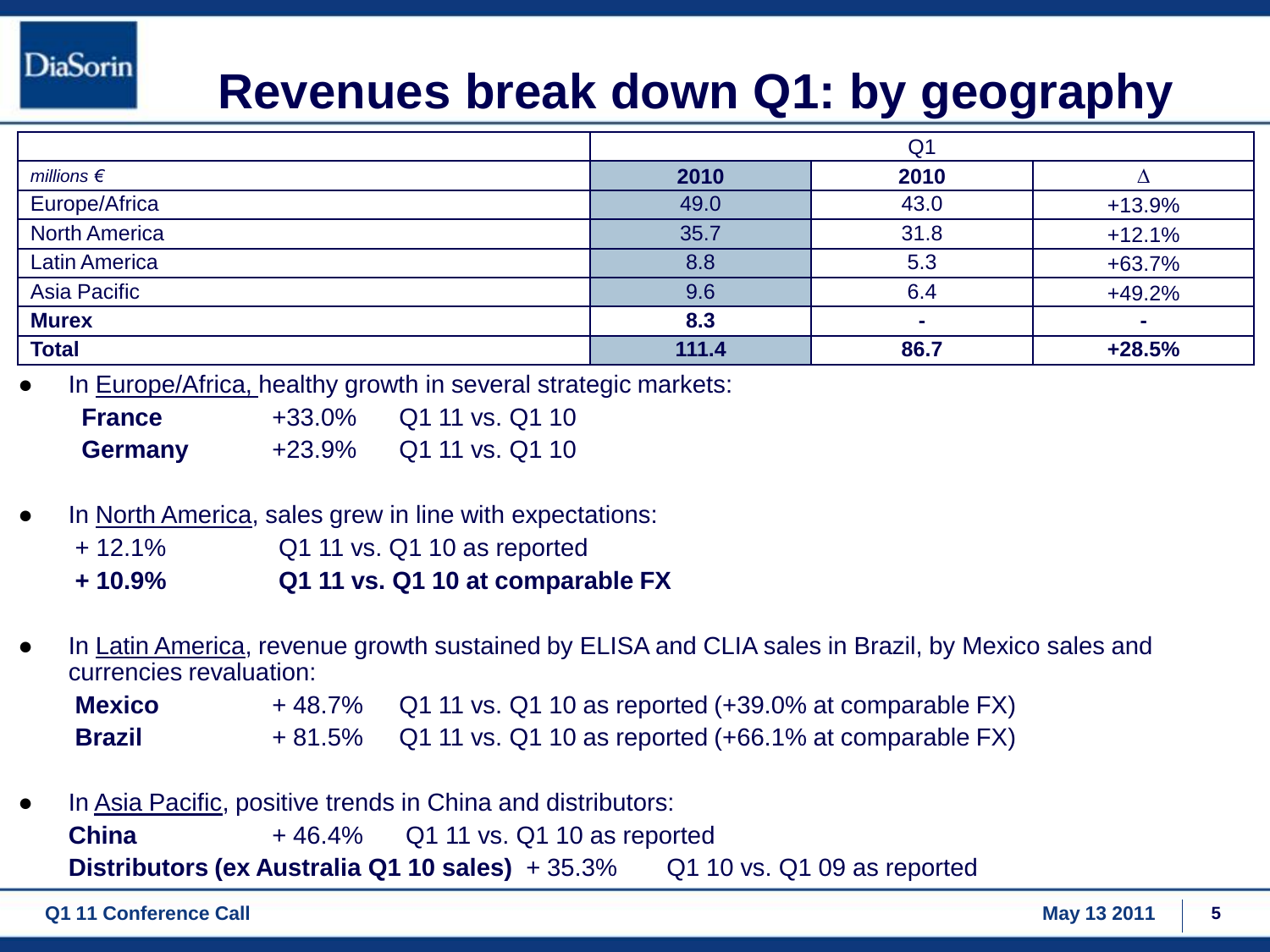## **Continuous improvement in profitability**

Stabilization of Gross Margin and continuous improvement of Operating Margins as reported as well as adjusted for Q1 10 extraordinary cost of  $\epsilon$  1 mln due to the Murex acquisition:

| <b>Gross Margin</b> | +28.7% Q1 11 vs. Q1 10 from 71.6% to 71.7% of tot sales             |
|---------------------|---------------------------------------------------------------------|
| <b>EBITDA</b>       | +38.4% Q1 11 vs. Q1 10 from 41.7% to 44.9% of tot sales             |
|                     | EBITDA adj. +34.6% Q1 11 vs. Q1 10 from 42.8% to 44.9% of tot sales |
| <b>EBIT</b>         | +37.9% Q1 11 vs. Q1 10 from 36.4% to 39.0% of tot sales             |
| EBIT adj.           | +33.6% Q1 11 vs. Q1 10 from 37.5% to 39.0% of tot sales             |

Thanks to:

- Improved technology mix: CLIA revenues represents 72.4% in Q1 11 vs. 67.9% in Q1 10
- Strong growth in higher margin sales as Vit. D and other specialty infectious diseases tests
- Lower incidence of total OPEX:  $30.9\%$  in Q1 11 vs.  $32.9\%$  in Q1 10

**Net Result +45.9%** Q1 11 vs. Q1 10 **from 22.5% to 25.6%** of tot sales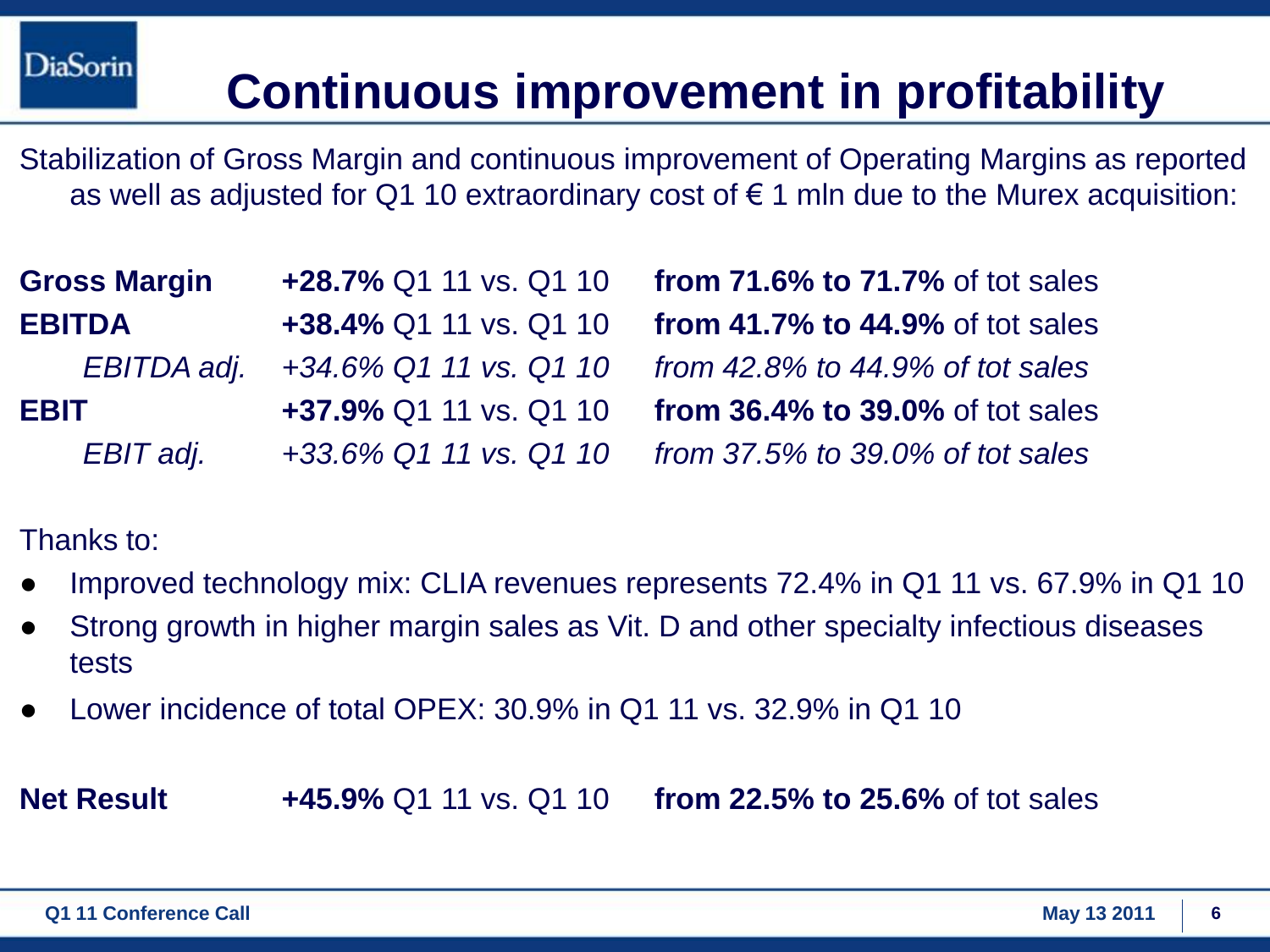### **Q1 results: Balance Sheet & Cash Flow**

| millions $\epsilon$           | 31/03/2011 | 31/12/2010 |
|-------------------------------|------------|------------|
| Total tangible asset          | 55.5       | 57.6       |
| Total intangible asset        | 123.8      | 126.9      |
| Other non-current asset       | 20.2       | 20.2       |
| <b>Net Working Capital</b>    | 109.4      | 106.4      |
| Other non-current liabilities | (27.4)     | (28.2)     |
| <b>Net Capital Employed</b>   | 281.5      | 282.9      |
| <b>NFP</b>                    | 31.2       | 33.1       |
| Total shareholder's' equity   | 312.7      | 315.9      |

|                                               | Q1 11 | Q1 10 |
|-----------------------------------------------|-------|-------|
| Net change in cash and cash equivalents       | (4.4) | 21.4  |
| Cash and equivalents at the end of the period | 58.0  | 69.3  |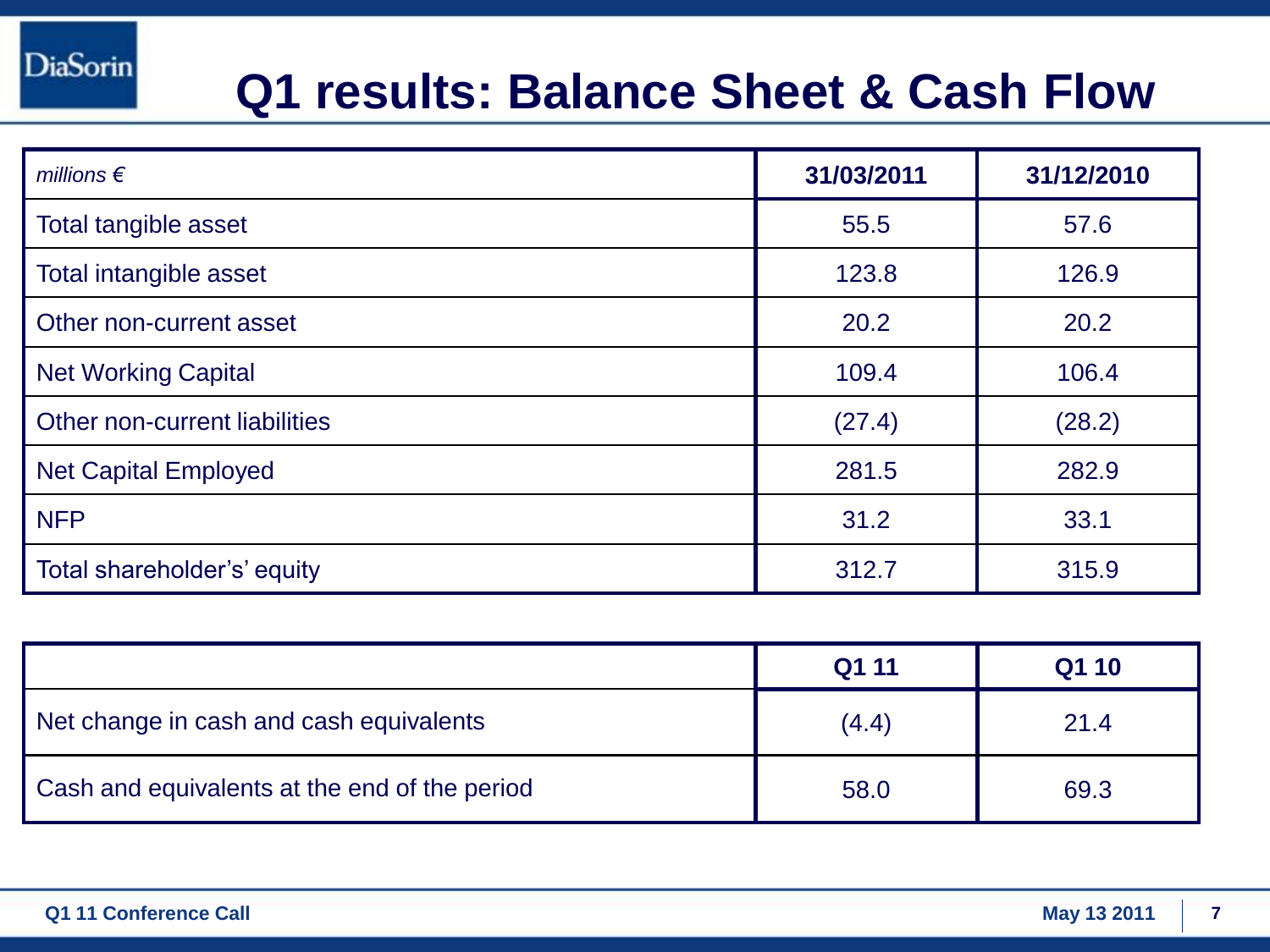

### **Solid financial structure**

- Operating cash flow of  $\epsilon$  27.6 MM in Q1 11 (bef. Capex of 4.2 MM) vs.  $\epsilon$  25.2 MM in Q1 10 (bef. Capex of 5.8 MM);
- Decrease in cash and cash equivalents of  $\epsilon$  4.4 MM after:
	- $\triangleright \in$  25.1 MM cash absorption for the share buy back program
	- $\triangleright\,\,\epsilon$  3.2 MM payment related to Australia distribution rights and Murex.
- Positive financial position of  $\epsilon$  31.2 MM at 31/03/11 vs. positive financial position of € 33.1 MM at 31/12/10
- Cash and cash equivalents at the end of Q1 2011 amount to  $\epsilon$  58.0 MM.